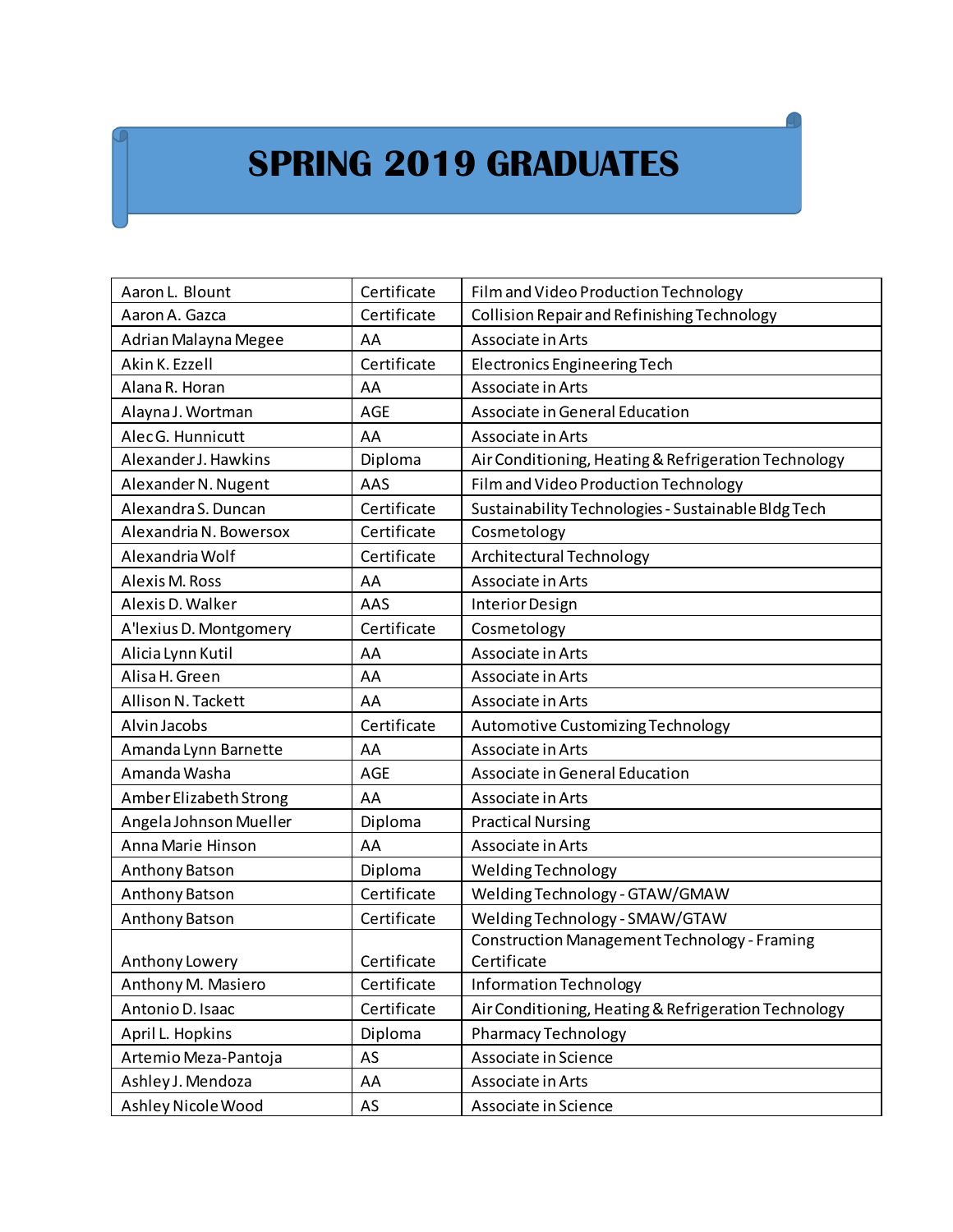| <b>Astrid Noelle Henning</b> | AA          | Associate in Arts                                    |
|------------------------------|-------------|------------------------------------------------------|
| <b>Austin Thomas Graham</b>  | AAS         | Mechanical Engineering Technology                    |
| Austin Tyler Leggett         | Diploma     | Welding Technology                                   |
| Austin Tyler Leggett         | Certificate | Welding Technology - GTAW/GMAW                       |
| Austin Tyler Leggett         | Certificate | Welding Technology - SMAW/GTAW                       |
| Autumn Cristiana Reid        | AA          | Associate in Arts                                    |
| Ayerland N. Baker            | AS          | Associate in Science                                 |
| Becky Ann Walter             | AA          | Associate in Arts                                    |
| <b>Benjamin Dowless Russ</b> | Diploma     | Air Conditioning, Heating & Refrigeration Technology |
| Benjamin W. Pattison         | Certificate | <b>Computer-Integrated Machining</b>                 |
| Benjamin David Ullom         | AAS         | Marine Technology                                    |
| Billy D. Pruett, Jr.         | Certificate | <b>Electronics Engineering Tech</b>                  |
| <b>Blake S. Cromartie</b>    | Certificate | Business Administration - Banking and Finance        |
| <b>Blake Freeman</b>         | Certificate | Film and Video Production Technology                 |
| Bracy W. Irby                | Diploma     | <b>Welding Technology</b>                            |
| Bracy W. Irby                | Certificate | Welding Technology - GTAW/GMAW                       |
| Bracy W. Irby                | Certificate | Welding Technology - SMAW/GTAW                       |
| Brady K. Johnson             | Certificate | <b>Computer-Integrated Machining</b>                 |
| Brandon K. Edgell            | Certificate | <b>Sustainability Technologies</b>                   |
| Brandon K. Edgell            | Certificate | Sustainability Technologies - Sustainable Bldg Tech  |
| Brandon C. Hunsucker         | Certificate | Computer-Integrated Machining                        |
| Brandon Kyle Morago          | AAS         | Information Technology                               |
| Brandon K. Morago            | Certificate | Information Technology                               |
| Brandon K. Morago            | Certificate | <b>Information Technology - Computer Forensics</b>   |
| Brandon K. Morago            | Certificate | Information Technology - Info Systems Security       |
| Brian M. Blackmon            | AS          | Associate in Science                                 |
| Brianna L. Apke              | Diploma     | <b>Practical Nursing</b>                             |
| Brianna S. London            | AA          | Associate in Arts                                    |
| Brittani P. Johnson          | AA          | Associate in Arts                                    |
| Brittany G. Tighe            | AA          | Associate in Arts                                    |
| Brock A. Hedler              | AA          | Associate in Arts                                    |
|                              |             | <b>Construction Management Technology - Framing</b>  |
| Bruce D. Laverdure           | Certificate | Certificate                                          |
| Bruce E. Sandy, Jr.          | AAS         | Computer Technology Integration                      |
| Bryce X. Whitfield           | AA          | Associate in Arts                                    |
| Brynna G. Roberson           | Diploma     | <b>Dental Assisting</b>                              |
| Caitlin N. Watts             | AA          | Associate in Arts                                    |
| Caitlyn A. Barker            | AA          | Associate in Arts                                    |
| Calssidy L. Matthews         | AS          | Associate in Science                                 |
| Cameron D. Adams             | AGE         | Associate in General Education                       |
| Cameron S. Viehman           | AA          | Associate in Arts                                    |
| Camille V. Carr              | Certificate | <b>Esthetics Technology</b>                          |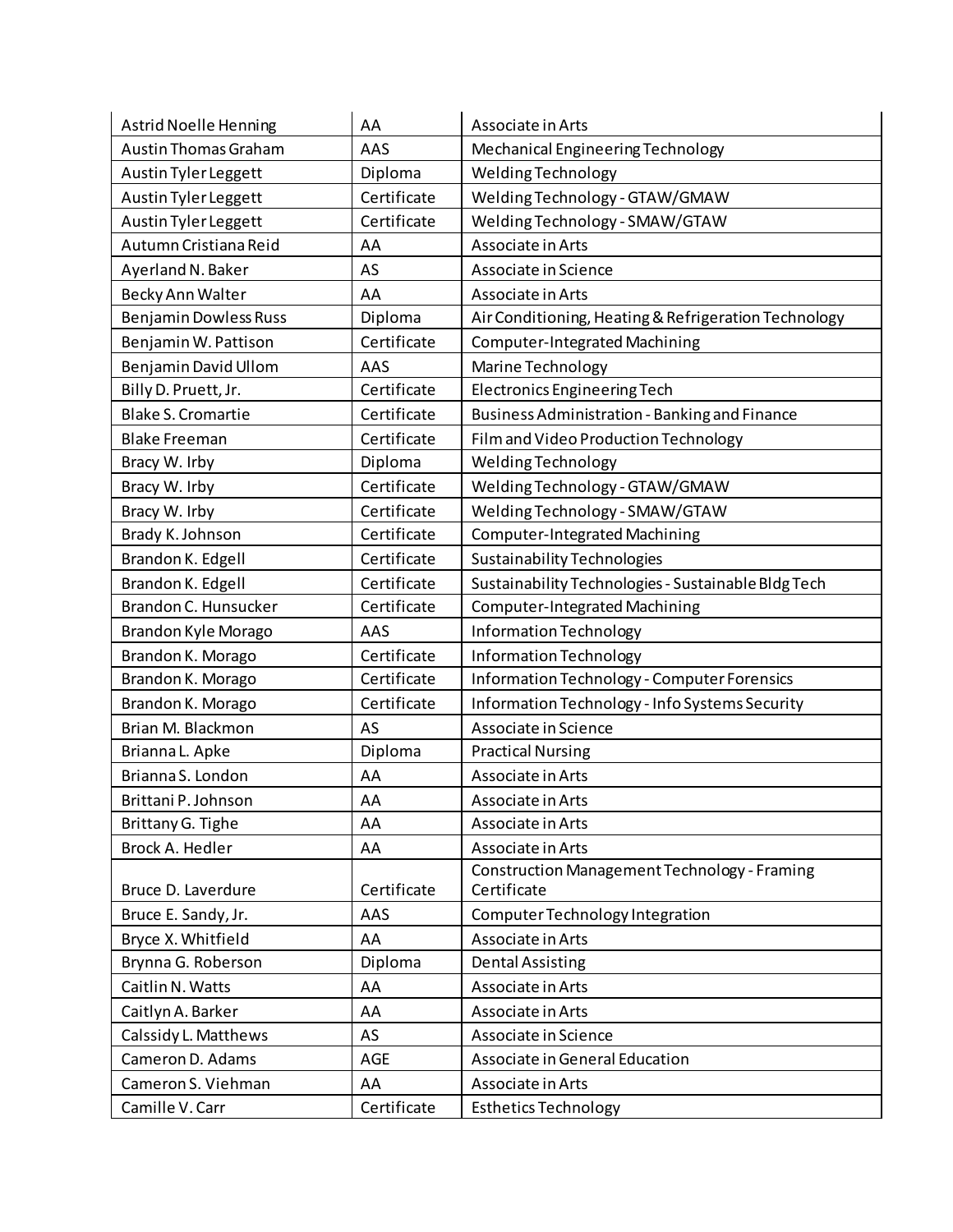| Carley E. Lewis         | <b>AGE</b>  | Associate in General Education                                     |
|-------------------------|-------------|--------------------------------------------------------------------|
| Carson W. Price         | Certificate | Information Technology                                             |
|                         |             | <b>Construction Management Technology - Framing</b>                |
| Carson W. Wright        | Certificate | Certificate                                                        |
| Casey D. Schoenfeldt    | Certificate | <b>Computer-Integrated Machining</b>                               |
| Cassie Cheyenne Jenks   | AA          | Associate in Arts                                                  |
| Catherine-Louise Ulrich | <b>AGE</b>  | Associate in General Education                                     |
| Cathryn N. Gantz        | Certificate | <b>Criminal Justice Technology</b>                                 |
|                         |             | <b>Construction Management Technology - Framing</b>                |
| Charles E. Justice      | Certificate | Certificate                                                        |
| Charles D. Richardson   | <b>AGE</b>  | Associate in General Education                                     |
| Charles R. Russitano    | AA          | Associate in Arts                                                  |
| Charmaine D. Cox        | AA          | Associate in Arts                                                  |
| Christian L. La Foon    | Certificate | Welding Technology - GTAW/GMAW                                     |
| Christian L. La Foon    | Certificate | Welding Technology - SMAW/GTAW                                     |
| Christin H. Griffin     | AS          | Associate in Science                                               |
| Christopher B. Belcher  | Certificate | Information Technology                                             |
| Christopher M. Cahill   | Certificate | Diesel and Heavy Equipment Technology                              |
| Christopher M. Dewey    | Diploma     | Carpentry                                                          |
| Christopher D. Eiler    | <b>AGE</b>  | Associate in General Education                                     |
| Christopher M. George   | Diploma     | Welding Technology                                                 |
| Christopher M. George   | Certificate | Welding Technology - SMAW/GTAW                                     |
| Christopher C. McNabb   | AA          | Associate in Arts                                                  |
| Cindy Posada-Martinez   | Certificate | <b>Construction Management Technology - Framing</b><br>Certificate |
| Claire White            | AAS         | Paralegal Technology                                               |
| Claudia Collett Hall    | AA          | Associate in Arts                                                  |
| Clay D. Stephens        | Diploma     | Air Conditioning, Heating & Refrigeration Technology               |
| Clay B. Thompson        | Certificate | Plumbing                                                           |
| Clayton J. Canady       | Diploma     | Collision Repair and Refinishing Technology                        |
| Clayton J. Canady       | Diploma     | Welding Technology                                                 |
| Clayton J. Canady       | Certificate | Welding Technology - GTAW/GMAW                                     |
| Clayton J. Canady       | Certificate | Welding Technology - SMAW/GTAW                                     |
| Cody T. Burton          | AGE         | Associate in General Education                                     |
| Cody J. Miess           | AAS         | Automotive Systems Technology                                      |
| Cole M. Crenshaw        | Certificate | Automotive Systems Technology                                      |
| Coleman J. Daley        | Certificate | <b>Electronics Engineering Tech</b>                                |
| Colin P. Sikora         | Certificate | <b>Information Technology</b>                                      |
| Colin P. Sikora         | Certificate | Information Technology - Network Administration                    |
| Connor Lee Crane        | Diploma     | Welding Technology                                                 |
| Connor L. Crane         | Certificate | Welding Technology - GTAW/GMAW                                     |
| Connor L. Crane         | Certificate | Welding Technology - SMAW/GTAW                                     |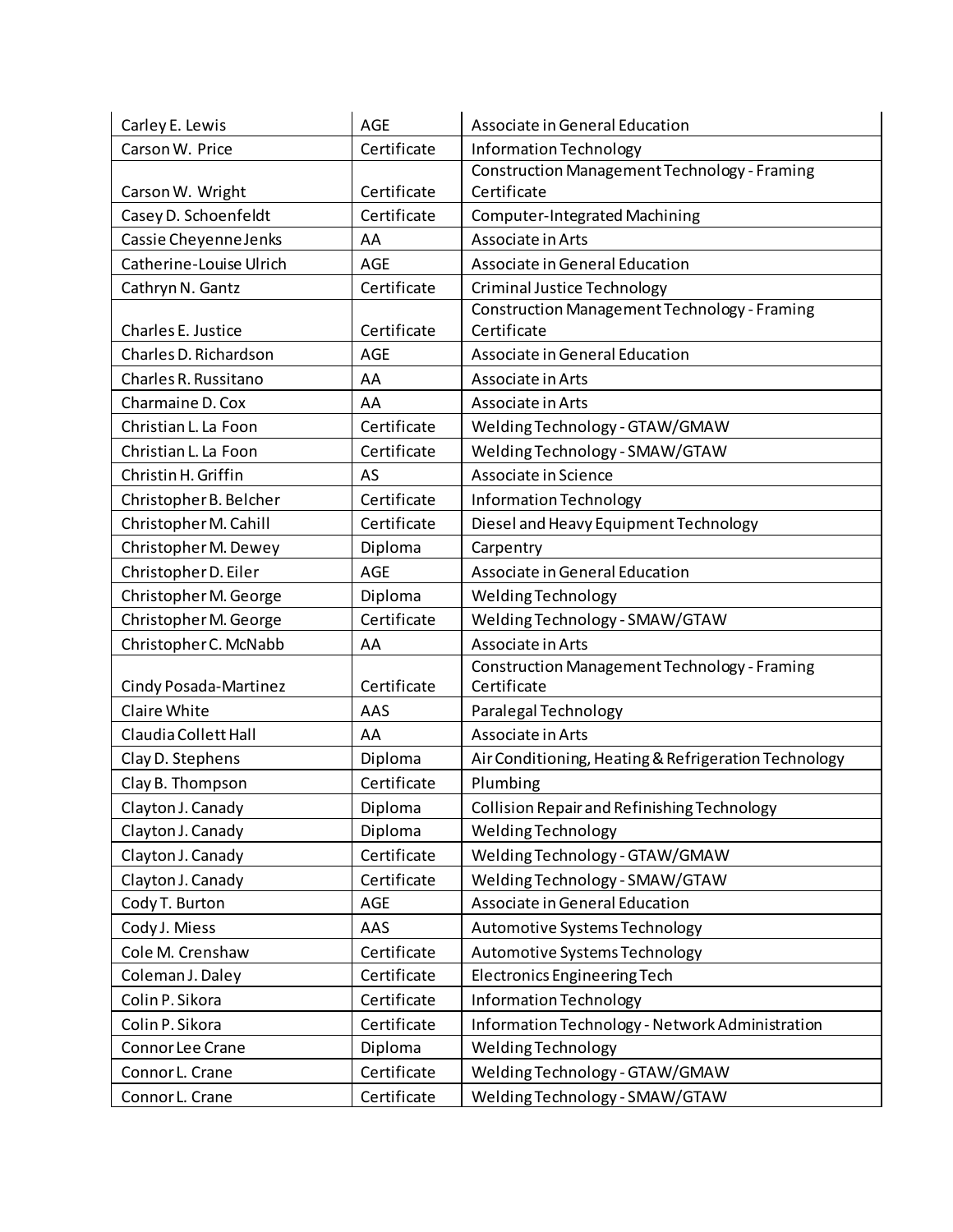| Connor Kai Morrison         | AA          | Associate in Arts                                                  |
|-----------------------------|-------------|--------------------------------------------------------------------|
| Constance S. Rhodes         | Diploma     | Pharmacy Technology                                                |
| Cory M. Pileggi             | <b>AGE</b>  | Associate in General Education                                     |
| Cory T. Sloop               | Certificate | Diesel and Heavy Equipment Technology                              |
| Cory T. Sloop               | Diploma     | Diesel and Heavy Equipment Technology                              |
| Courtney D. Kirkham         | Certificate | <b>Business Administration - Customer Service</b>                  |
| <b>Courtney Grace Morse</b> | Diploma     | Pharmacy Technology                                                |
| Crystal A. Santoro          | Diploma     | Nurse Aide / Phlebotomy Diploma Program                            |
| Dakota Alan Hocking         | AA          | Associate in Arts                                                  |
| Dakota L. Rogers            | Certificate | <b>Construction Management Technology - Framing</b><br>Certificate |
| Dalen T. Gales              | Diploma     | Air Conditioning, Heating & Refrigeration Technology               |
| Danecka Marie Peyton        | AAS         | Film and Video Production Technology                               |
| Daniel F. Ard               | Certificate | Welding Technology - GTAW/GMAW                                     |
| Daniel F. Ard               | Certificate | Welding Technology - SMAW/GTAW                                     |
| Daniel Jackson Elkins       | AAS         | <b>Business Administration</b>                                     |
| Daniel J. Elkins            | Certificate | <b>Business Administration - Entrepreneurship</b>                  |
| Daniel George Fortunato     | AA          | Associate in Arts                                                  |
| Daniel Brooks McQueen       | AA          | Associate in Arts                                                  |
| Daniel Ethan Ray            | AA          | Associate in Arts                                                  |
| Danielle R. Schaller        | Diploma     | <b>Practical Nursing</b>                                           |
| Darlene Y. Smith            | Certificate | Paralegal Technology - Elder Law                                   |
| Darrel M. Rivers            | Diploma     | Carpentry                                                          |
| David M. Jefferson          | AAS         | <b>Chemical Technology</b>                                         |
| David B. Joyce              | Certificate | <b>Sustainability Technologies</b>                                 |
| David B. Joyce              | Certificate | Sustainability Technologies - Sustainable Bldg Tech                |
| David A. MacLeod            | AAS         | Information Technology                                             |
| David A. MacLeod            | Certificate | Information Technology                                             |
| David A. MacLeod            | Certificate | Information Technology - Computer Forensics                        |
| David A. MacLeod            | Certificate | Information Technology - Info Systems Security                     |
| David Alan Price            | AA          | Associate in Arts                                                  |
| Delaney Nicole Arthur       | AA          | Associate in Arts                                                  |
| Demar A. Quinteros          | Certificate | Information Technology                                             |
| Demar A. Quinteros          | Certificate | Information Technology - Network Administration                    |
| Derrick L. Blanks II        | AS          | Associate in Science                                               |
| Devin W. Jackson            | Certificate | Information Technology                                             |
| Devin Sniffen               | AA          | Associate in Arts                                                  |
| Devoil E. Devane, Jr.       | Diploma     | Air Conditioning, Heating & Refrigeration Technology               |
| Deysi G. Manzano-Mexicano   | Certificate | Cosmetology                                                        |
| Dillon K. Shimberg          | Certificate | <b>Information Technology - Computer Forensics</b>                 |
| Dominic T. Graffeo          | Diploma     | Air Conditioning, Heating & Refrigeration Technology               |
| Dominic Graffeo             | Certificate | Air Conditioning, Heating & Refrigeration Technology               |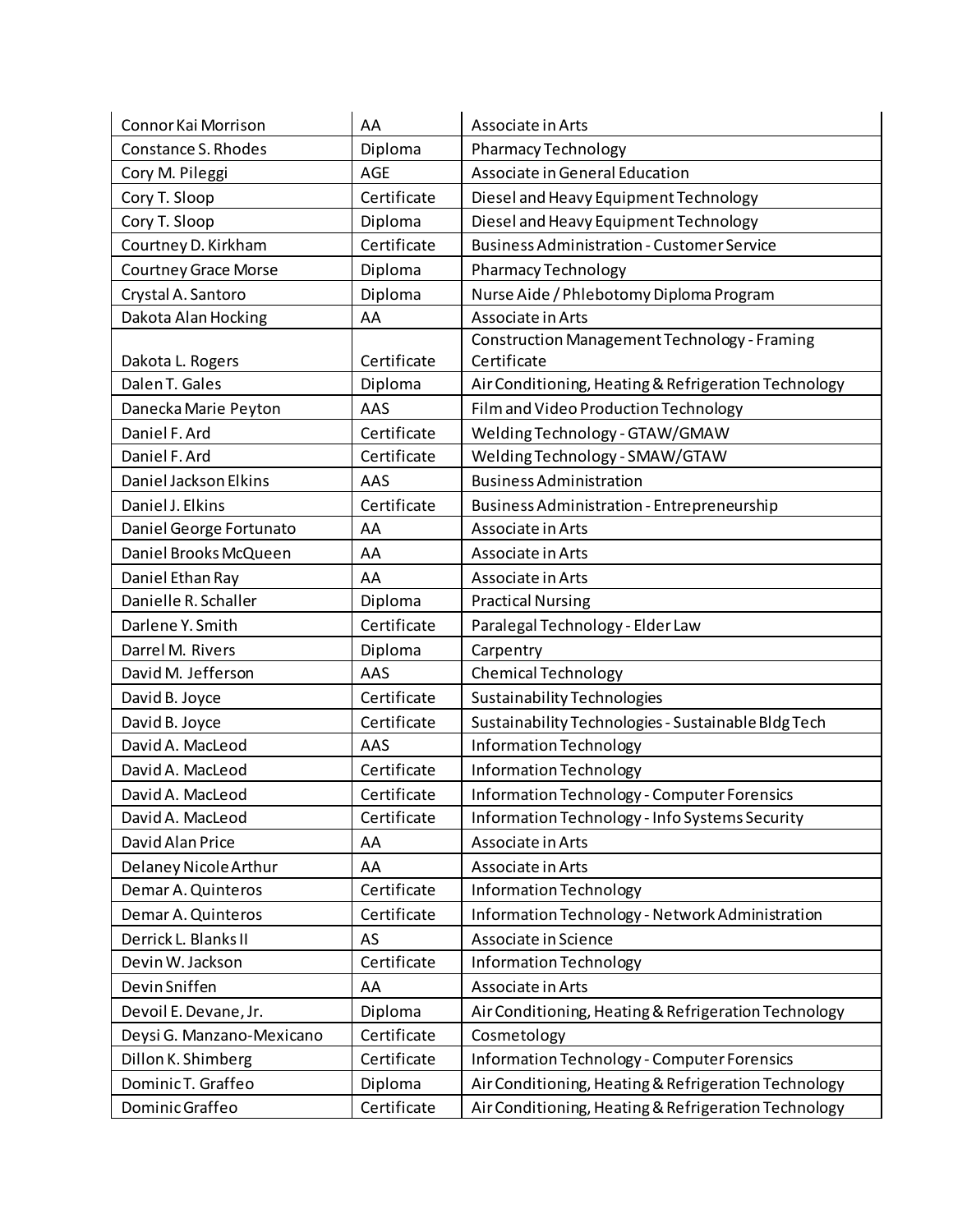| Dusty A. Sanders               | <b>AGE</b>  | Associate in General Education                      |
|--------------------------------|-------------|-----------------------------------------------------|
| Dylan C. Bennett               | Certificate | Information Technology                              |
|                                |             | <b>Construction Management Technology - Framing</b> |
| Dylan A. Casey                 | Certificate | Certificate                                         |
| Dylan J. Humphreys             | Certificate | Film and Video Production Technology                |
| Dylan J. Humphreys             | Diploma     | Film and Video Production Technology                |
| Dylan Leigh Kowalski           | AA          | Associate in Arts                                   |
| Dylan T. Rivenbark             | Certificate | <b>Computer-Integrated Machining</b>                |
| <b>Eddie E. Hollis</b>         | Certificate | Welding Technology - GTAW/GMAW                      |
| Eddie E. Hollis                | Certificate | Welding Technology - SMAW/GTAW                      |
| Edward E. Julian               | AA          | Associate in Arts                                   |
| Efrain M. Ribot                | Certificate | Construction Management Technology Project Mgmt     |
| Eleanor M. Cole                | AS          | Associate in Science                                |
| Elisabeth C. Miller            | AA          | Associate in Arts                                   |
| Elizabeth Adelle Finley        | AA          | Associate in Arts                                   |
| <b>Emilee Beadore</b>          | AS          | Associate in Science                                |
| Emily S. Nelson                | AA          | Associate in Arts                                   |
| Emily Lauren Roth              | AA          | Associate in Arts                                   |
| Emma K. Lickert                | Diploma     | <b>Dental Assisting</b>                             |
| Emma L. Wilson                 | AFA         | Associate in Fine Arts in Visual Arts               |
| Eric Q. Huynh                  | AAS         | Film and Video Production Technology                |
| Eric Wayne Jones               | AS          | Associate in Science                                |
| Eric B. McGuinness             | Diploma     | Information Technology                              |
| Ernest T. Brittain             | Certificate | <b>Electronics Engineering Tech</b>                 |
| Ester M. Blake                 | <b>AFA</b>  | Associate in Fine Arts in Visual Arts               |
| Ethan M. Pardo                 | Certificate | Information Technology                              |
| Evan Matthew Worp              | Diploma     | Welding Technology                                  |
| Evan M. Worp                   | Certificate | Welding Technology - GTAW/GMAW                      |
| <b>Evanne Marie Mercer</b>     | AAS         | Film and Video Production Technology                |
| Fallon M. Demonte              | Certificate | <b>Business Analytics Certificate</b>               |
|                                |             | <b>Construction Management Technology - Framing</b> |
| Fernando A. Aldama             | Certificate | Certificate                                         |
| <b>Frank Vincent Fortunato</b> | AA          | Associate in Arts                                   |
| Gabrielle A. Santos            | AA          | Associate in Arts                                   |
| Gabrielle Anne Smith           | <b>AGE</b>  | Associate in General Education                      |
| Gabrielle M. Yates             | AA          | Associate in Arts                                   |
| Gavin D. Teets                 | AA          | Associate in Arts                                   |
| Gerald D. Collins              | AGE         | Associate in General Education                      |
| Gerard I. Beyer, III           | AA          | Associate in Arts                                   |
| Gladelia Y. Jones              | AAS         | Medical Office Administration                       |
| Grace E. Loy                   | AA          | Associate in Arts                                   |
| <b>Grace Katherine Stamp</b>   | AA          | Associate in Arts                                   |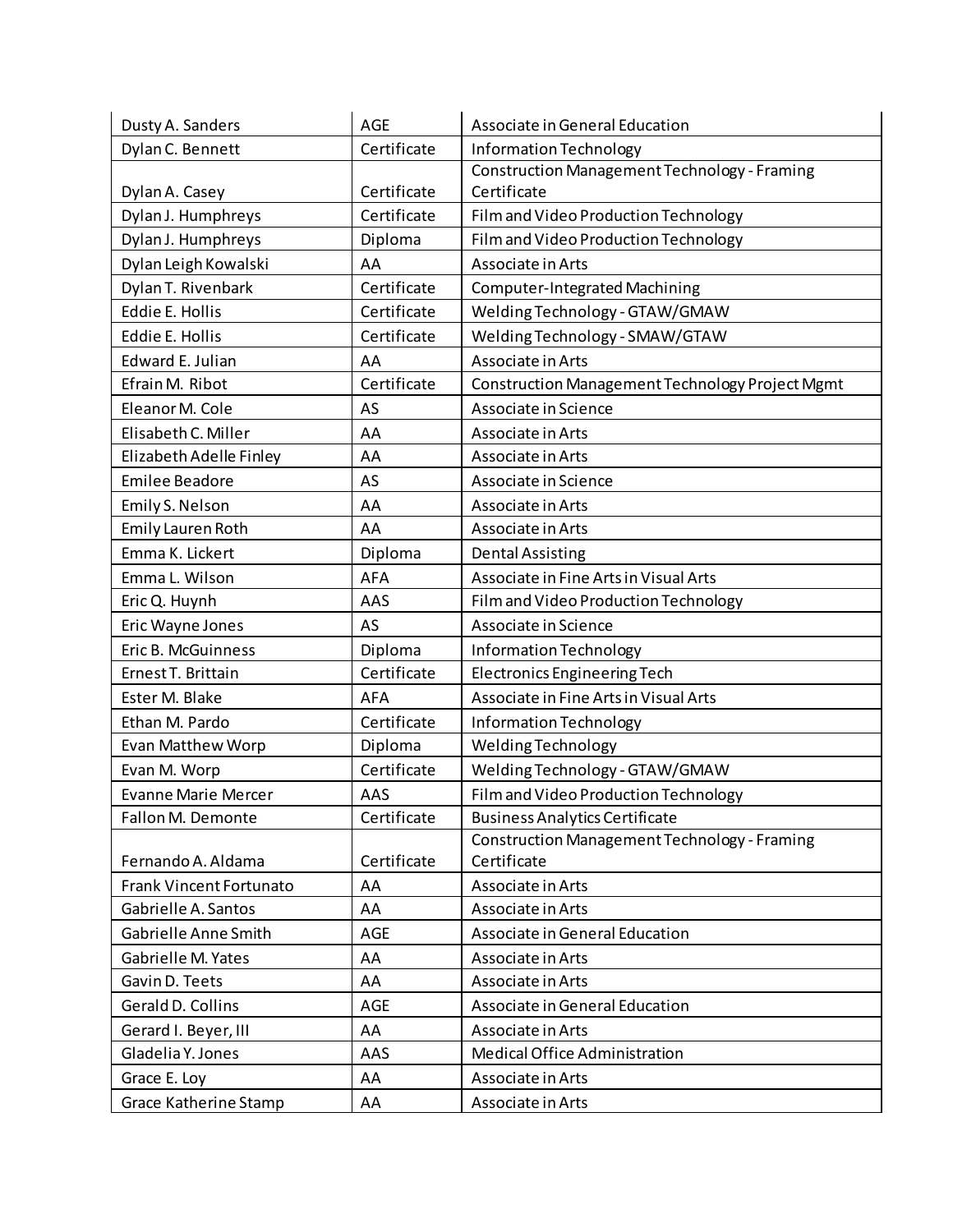| Grant M. Blankenbeckler      | AE          | Associate in Engineering                             |
|------------------------------|-------------|------------------------------------------------------|
| Grant M. Blankenbeckler      | AS          | Associate in Science                                 |
| Gretchen R. Brock            | AAS         | Medical Office Administration                        |
| Gretchen R. Brock            | Diploma     | Medical Office Administration - Healthcare Admin     |
| Gretchen R. Brock            | Diploma     | Medical Office Administration-Med Coding & Billing   |
| Haley Elizabeth Cypher       | AA          | Associate in Arts                                    |
| Haley Brooke Dillard         | AAS         | Medical Office Administration                        |
| Haley Brooke Dillard         | Diploma     | Medical Office Administration - Healthcare Admin     |
| Haley Brooke Dillard         | Diploma     | Medical Office Administration-Med Coding & Billing   |
| Haley N. Pearson             | Diploma     | <b>Practical Nursing</b>                             |
| Haley Suzanne Ross           | Diploma     | <b>Dental Assisting</b>                              |
| Hannah Carolyn Bonnell       | Diploma     | <b>Dental Assisting</b>                              |
| Hannah K. Brock              | AA          | Associate in Arts                                    |
| Hannah Michelle Mahon        | AA          | Associate in Arts                                    |
| Hannah A. Patrick            | AS          | Associate in Science                                 |
| Harley E. Shearin            | Certificate | Cosmetology                                          |
| Harold E. Heckerman          | Diploma     | Air Conditioning, Heating & Refrigeration Technology |
| Harold E. Heckerman          | Certificate | Air Conditioning, Heating & Refrigeration Technology |
| Henry Scott Vakos            | AGE         | Associate in General Education                       |
| Holly L. Litchfield          | Certificate | <b>Business Administration - Office Systems</b>      |
| Hunter D. Atkinson           | <b>AGE</b>  | Associate in General Education                       |
| Hunter D. Atkinson           | AAS         | Computer-Integrated Machining                        |
| Hunter D. Atkinson           | Diploma     | Industrial Systems Technology                        |
| Hunter Kelsey-Marie Telesco  | AA          | Associate in Arts                                    |
| Hunter-John M. Hurst         | AA          | Associate in Arts                                    |
| Ian M. Hanley                | Diploma     | <b>Boat Manufacture and Service</b>                  |
| Iley N. Fisher               | Certificate | <b>Computer-Integrated Machining</b>                 |
| Isabella M. Ickes            | AS          | Associate in Science                                 |
| Isaiah Jackson               | AA          | Associate in Arts                                    |
| Ivey Elgin Batts Jr.         | Certificate | Automotive Customizing Technology                    |
| Jack R. Connolly             | AAS         | Film and Video Production Technology                 |
| Jack T. Stevens              | Certificate | Film and Video Production Technology                 |
| Jacob R. Faulkingham         | Diploma     | Collision Repair and Refinishing Technology          |
| Jacob W. Garner              | Certificate | <b>Electrical Systems Technology</b>                 |
| Jacob W. Garner              | Diploma     | <b>Electrical Systems Technology</b>                 |
| Jacob Ryan Hall              | AA          | Associate in Arts                                    |
| Jacob M. McKinney            | Certificate | Electrical Systems Technology                        |
| Jacob N. Myers               | Certificate | Computer-Integrated Machining                        |
| Jacqueline Jeaneanne Crowell | AA          | Associate in Arts                                    |
| Jacquelyn I. Hauser          | Diploma     | <b>Dental Assisting</b>                              |
| Jamee D. Pollard             | AA          | Associate in Arts                                    |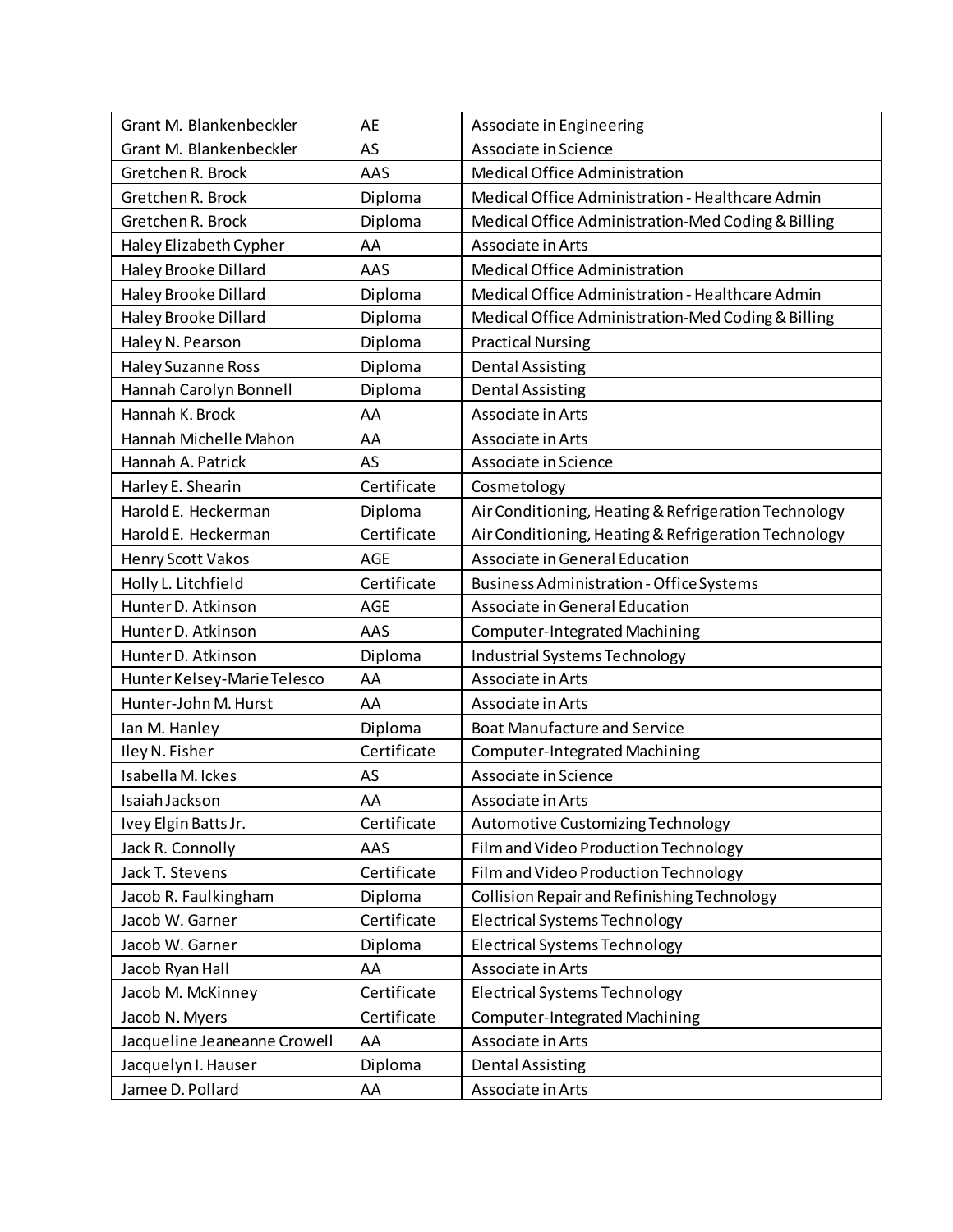| James L. Brophy              | Certificate | Welding Technology - GTAW/GMAW                 |
|------------------------------|-------------|------------------------------------------------|
| James L. Brophy              | Certificate | Welding Technology - SMAW/GTAW                 |
| Jamie N. Wheatley            | Diploma     | <b>Dental Assisting</b>                        |
| Jaquane L. Miles             | AA          | Associate in Arts                              |
| Jasmine L. Parker            | AA          | Associate in Arts                              |
| Jason M. Swaim               | AS          | Associate in Science                           |
| Jason Scott Yates            | AAS         | Diesel and Heavy Equipment Technology          |
| Javier L. Ramirez            | AGE         | Associate in General Education                 |
| Jayla Damaryann Jones        | AA          | Associate in Arts                              |
| Jeanie Marie Lozada Dome     | AA          | Associate in Arts                              |
| Jeffrey L. Butler            | Certificate | <b>Computer-Integrated Machining</b>           |
| Jeffrey Milan                | Certificate | Computer-Integrated Machining                  |
| Jennifer Caitlin Crain       | AAS         | Information Technology                         |
| Jennifer J. Harvey           | AAS         | Medical Office Administration                  |
| Jennifer A. Linnemann        | Diploma     | Nurse Aide / Phlebotomy Diploma Program        |
| Jennifer Katherine Morris    | Diploma     | <b>Practical Nursing</b>                       |
| Jennifer Caroine Shirley     | AA          | Associate in Arts                              |
| Jessica L. Adams             | Certificate | Cosmetology Instructor                         |
| Jessica Grenae Altfeder-Kerr | Diploma     | <b>Practical Nursing</b>                       |
| Jessica Forrester            | Certificate | <b>Esthetics Technology</b>                    |
| Jessica L. Massie            | AAS         | Automotive Systems Technology                  |
| Jessica L. Massie            | Diploma     | Collision Repair and Refinishing Technology    |
| Jessica E. Mikulec           | Diploma     | Nurse Aide / Phlebotomy Diploma Program        |
| Jessica Lauren Rosenberry    | Diploma     | <b>Practical Nursing</b>                       |
| Jessica K. Tishler-Bennett   | AAS         | <b>Criminal Justice Technology</b>             |
| Jillian F. Bunn              | Certificate | <b>Esthetics Technology</b>                    |
| Jimmy L. Snead               | Certificate | <b>Information Technology</b>                  |
| Jimmy L. Snead               | Certificate | Information Technology - Info Systems Security |
| Joanna Marie Nice            | AA          | Associate in Arts                              |
| Jocelyn A. Magriso           | AS          | Associate in Science                           |
| Jocelyn E. Price             | AAS         | Film and Video Production Technology           |
| Joel T. Richardson           | Certificate | Automotive Systems Technology                  |
| Johan Trejo                  | Certificate | Criminal Justice Technology                    |
| John C. Boyer                | AGE         | Associate in General Education                 |
| John C. Boyer                | AAS         | Marine Technology                              |
| John D. Nguyen               | Certificate | <b>Computer-Integrated Machining</b>           |
| John M. Stites               | AAS         | <b>Business Administration</b>                 |
| John S. Szep                 | Certificate | Diesel and Heavy Equipment Technology          |
| John Matthews Williams       | AA          | Associate in Arts                              |
| Jonathan Cameron Bartlett    | AA          | Associate in Arts                              |
| Jonathon R. Graves           | Certificate | Collision Repair and Refinishing Technology    |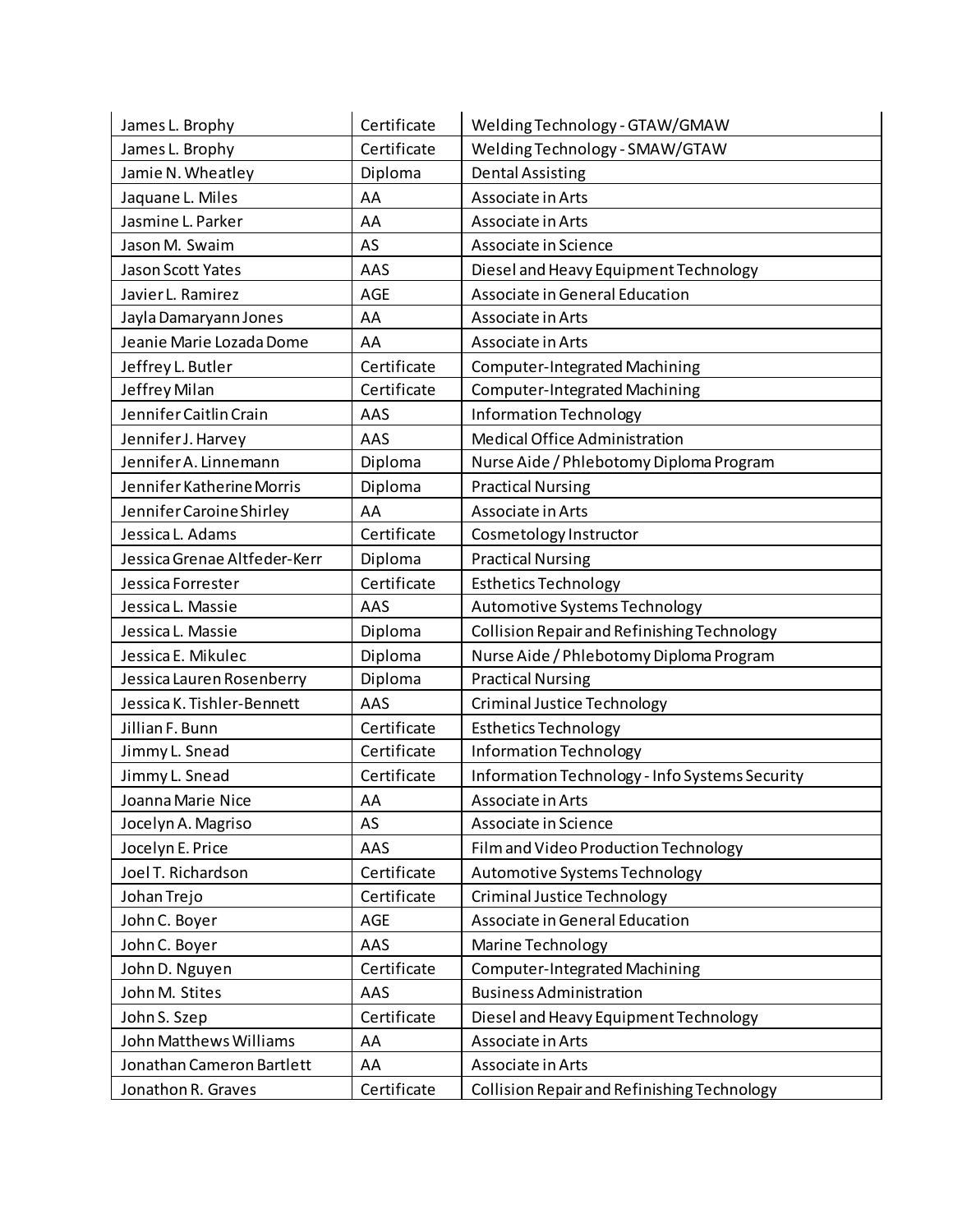| Jordan Blanton            | AA          | Associate in Arts                                    |
|---------------------------|-------------|------------------------------------------------------|
| Jordan Ralph Lee Camperud | AAS         | Film and Video Production Technology                 |
| Jordan Elijah Marsicano   | AS          | Associate in Science                                 |
| Jordan Pettid             | AAS         | <b>Emergency Management</b>                          |
| Joseph Allen Johnson      | AAS         | Film and Video Production Technology                 |
| Joseph C. Pitonyak        | Certificate | Diesel and Heavy Equipment Technology                |
| Joshua C. Walsh           | Certificate | <b>Sustainability Technologies</b>                   |
| Joshua C. Walsh           | Certificate | Sustainability Technologies - Sustainable Bldg Tech  |
| Juan Lopez-Martinez       | Certificate | Information Technology                               |
| Julia M. Jones            | AA          | Associate in Arts                                    |
| Julia M. Schwarz          | Diploma     | Nurse Aide / Phlebotomy Diploma Program              |
| Justin T. George          | AAS         | Information Technology                               |
| Justin A. Morgan          | AA          | Associate in Arts                                    |
| Justin Richardi           | Diploma     | Air Conditioning, Heating & Refrigeration Technology |
| Justin M. Schleinkofer    | Certificate | Air Conditioning, Heating & Refrigeration Technology |
| Kaci E. Choate            | <b>AGE</b>  | Associate in General Education                       |
| Kaila Alexis Acuna        | AA          | Associate in Arts                                    |
| Kaitlyn Elizabeth Dail    | <b>AGE</b>  | Associate in General Education                       |
| Kallie Dakota McBride     | AS          | Associate in Science                                 |
| Kameron T. Johnson        | Diploma     | Welding Technology                                   |
| Kameron T. Johnson        | Certificate | Welding Technology - GTAW/GMAW                       |
| Kameron T. Johnson        | Certificate | Welding Technology - SMAW/GTAW                       |
| Katelyn Marie Nguyen      | AS          | Associate in Science                                 |
| Katelyn Christine Wyatt   | AS          | Associate in Science                                 |
| Katlynn N. Mitchell       | AA          | Associate in Arts                                    |
| Kayla A. Burkhalter       | Certificate | <b>Esthetics Technology</b>                          |
| Kenneth D. Ganey          | Certificate | Air Conditioning, Heating & Refrigeration Technology |
| Kevin J. Beasley          | Diploma     | Welding Technology                                   |
| Kevin J. Beasley          | Certificate | Welding Technology - GTAW/GMAW                       |
| Kevin J. Beasley          | Certificate | Welding Technology - SMAW/GTAW                       |
| Kevin R. Hildreth         | Certificate | <b>Computer-Integrated Machining</b>                 |
| Kevin Maldonado           | Certificate | <b>Electronics Engineering Tech</b>                  |
| Kiara Trevino             | Certificate | Cosmetology                                          |
| Kimberly A. Gazca         | AA          | Associate in Arts                                    |
| Kimberly J. Walker        | AA          | Associate in Arts                                    |
| Kirsten J. Lincourt       | Diploma     | <b>Practical Nursing</b>                             |
| Kristin Clark             | AA          | Associate in Arts                                    |
| Kriston J. Sasser         | AA          | Associate in Arts                                    |
| Kyle Bergene              | AAS         | Sustainability Technologies                          |
| Kyle Bergene              | Certificate | <b>Sustainability Technologies</b>                   |
| Kyle W. Gushman           | Certificate | Diesel and Heavy Equipment Technology                |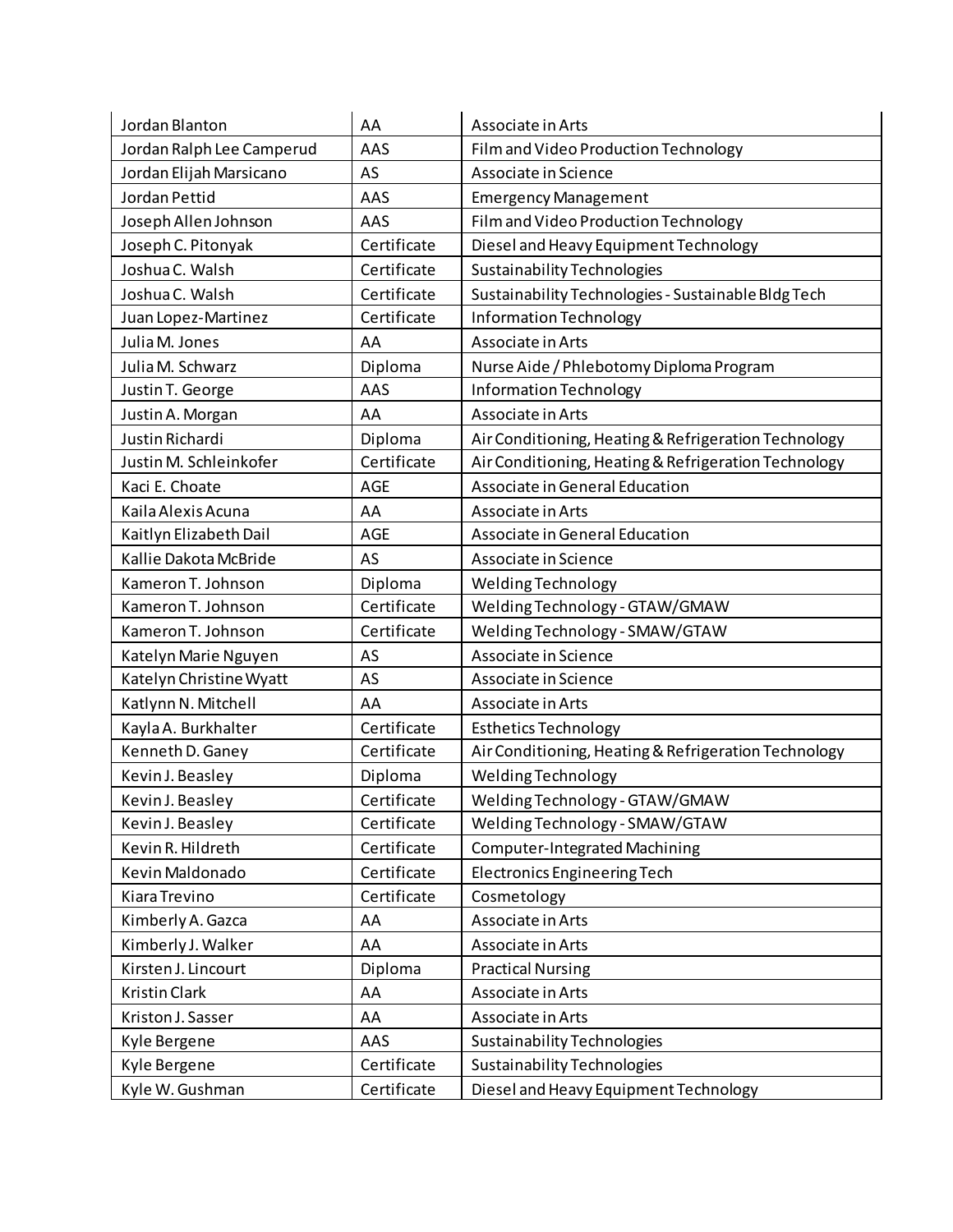| Kylie M. Howell             | AA          | Associate in Arts                           |
|-----------------------------|-------------|---------------------------------------------|
| LaKara Lynn Schaus          | <b>AGE</b>  | Associate in General Education              |
| Landen McLain Moore         | Diploma     | Diesel and Heavy Equipment Technology       |
| Landon J. Hall              | AA          | Associate in Arts                           |
| Landon Steptoe              | AA          | Associate in Arts                           |
| Laura P. Santiago           | AA          | Associate in Arts                           |
| Lauren Frantz               | AA          | Associate in Arts                           |
| Lauren Renee Hatcher        | AA          | Associate in Arts                           |
| Lauren A. Martin            | Certificate | <b>Esthetics Technology</b>                 |
| Lauren Emily McMahon        | AA          | Associate in Arts                           |
| Lauren Grace Wells          | Diploma     | Nurse Aide / Phlebotomy Diploma Program     |
| Leah E. Gillikin            | AS          | Associate in Science                        |
| Leeann Marie Huntley        | AA          | Associate in Arts                           |
| Lenette R. Calhoun          | Certificate | <b>Esthetics Technology</b>                 |
| Lillian R. Cogliati         | Certificate | Cosmetology                                 |
| Lillian Claire Little       | Diploma     | <b>Dental Assisting</b>                     |
| Lindsay Maynard             | AS          | Associate in Science                        |
| Logan M. Jones              | Diploma     | <b>Boat Manufacture and Service</b>         |
| Logan C. Ruthling           | AA          | Associate in Arts                           |
| Logan Douglas Wellersdick   | AA          | Associate in Arts                           |
| Luke J. Vares               | AAS         | Nuclear Technology                          |
| Lydia Merritt               | AGE         | Associate in General Education              |
| Madeline M. Baker           | AA          | Associate in Arts                           |
| Madeline A. Cimone          | AA          | Associate in Arts                           |
| Madelyn T. Boswell          | AA          | Associate in Arts                           |
| <b>Madison Nicole Green</b> | Certificate | Cosmetology                                 |
| Makenna M. Preville         | <b>AGE</b>  | Associate in General Education              |
| Malik E. Witherspoon        | Certificate | Collision Repair and Refinishing Technology |
| Mao Vang                    | Diploma     | <b>Practical Nursing</b>                    |
| Marco Farrow                | Certificate | <b>Electronics Engineering Tech</b>         |
| Margarita J. Negron         | Certificate | Criminal Justice Tech - Industrial Security |
| Maria Jose Carvajal         | AA          | Associate in Arts                           |
| Marissa Anne Saba           | AA          | Associate in Arts                           |
| Mark S. Wagner              | Diploma     | <b>Boat Manufacture and Service</b>         |
| Marlene E. Lane             | AAS         | <b>Baking and Pastry Arts</b>               |
| Mason D. Whitlow            | AA          | Associate in Arts                           |
| Matthew L. Fullerton        | Certificate | <b>Electrical Systems Technology</b>        |
| Matthew C. Jarboe           | Certificate | Film and Video Production Technology        |
| Matthew M. Lashaw           | Certificate | Collision Repair and Refinishing Technology |
| Matthew P. Smith            | AAS         | Film and Video Production Technology        |
| Matthew J. Ticcino          | Certificate | Collision Repair and Refinishing Technology |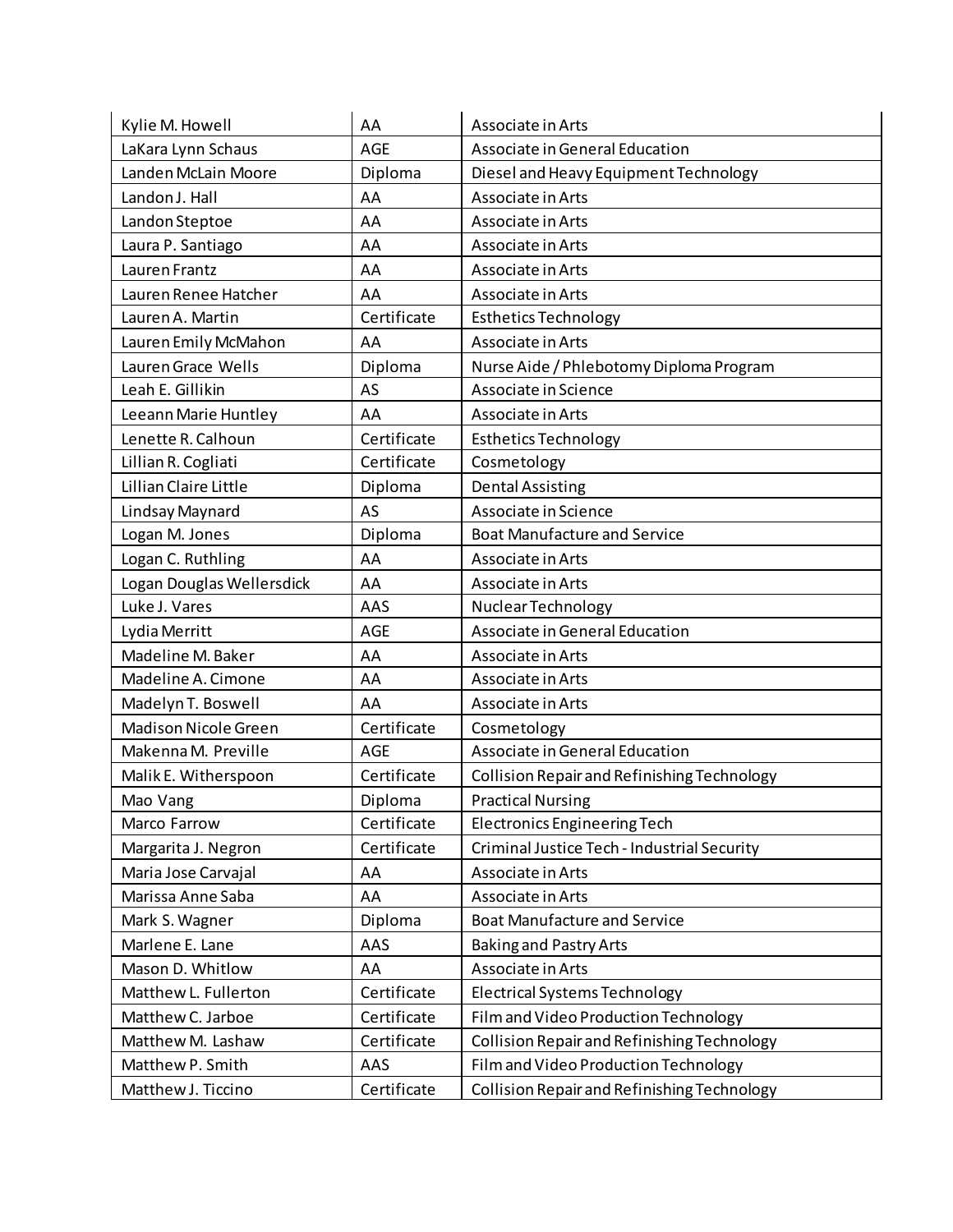| Megan E. Burton           | AS          | Associate in Science                                 |
|---------------------------|-------------|------------------------------------------------------|
| Michael D. Amra           | AS          | Associate in Science                                 |
| Michael J. Crane          | AS          | Associate in Science                                 |
| Michael Edward Edge       | AA          | Associate in Arts                                    |
| Michael D. Heflin-Vasquez | Certificate | Computer-Integrated Machining                        |
| Michael Wayne Rhodes      | Diploma     | Air Conditioning, Heating & Refrigeration Technology |
| Mikaela Kimberley Knotts  | AA          | Associate in Arts                                    |
| Mikayla Jade Strickland   | AA          | Associate in Arts                                    |
| Miller S. Diggs           | AA          | Associate in Arts                                    |
| Miranda Sue Agnew         | AS          | Associate in Science                                 |
| Mitchell Aquilina         | AA          | Associate in Arts                                    |
| Mitchell R. Norman        | Certificate | Film and Video Production Technology                 |
| Mitchetta L. Murphy       | <b>AGE</b>  | Associate in General Education                       |
| Monsef Ali Ouchou         | AA          | Associate in Arts                                    |
| Morgan Jeanne Piper       | Diploma     | <b>Practical Nursing</b>                             |
| Nakyra Raechelle Spearman | AA          | Associate in Arts                                    |
| Nakyra Raechelle Spearman | <b>AGE</b>  | Associate in General Education                       |
| Nancy Hernandez           | Diploma     | Cosmetology                                          |
| Nathan A. Farrell         | Diploma     | Air Conditioning, Heating & Refrigeration Technology |
| <b>Nathanial Fabian</b>   | Certificate | <b>Hospitality Management</b>                        |
| Nathaniel Fullen          | AS          | Associate in Science                                 |
| Nicholas A. Friscia       | Certificate | Information Technology                               |
| Nicholas A. Friscia       | Certificate | Information Technology - Info Systems Security       |
| Nicholas A. Friscia       | Certificate | Information Technology - Network Administration      |
| Nicholas R. Hagley        | Certificate | <b>Electronics Engineering Tech</b>                  |
| Nicholas P. McClendon     | Certificate | Air Conditioning, Heating & Refrigeration Technology |
| Nichole L. Hale           | AAS         | Medical Office Administration                        |
| Nichole L. Hale           | Diploma     | Medical Office Administration - Healthcare Admin     |
| Nicole R. Colangelo       | AA          | Associate in Arts                                    |
| Nicole S. Derham          | AA          | Associate in Arts                                    |
| Nikol Begic               | AA          | Associate in Arts                                    |
| Olivia A. Guzman          | Certificate | <b>Esthetics Technology</b>                          |
| Pablo Hernandez Sanchez   | AS          | Associate in Science                                 |
| Paige M. Ahhee            | Certificate | <b>Esthetics Technology</b>                          |
| Paul E. Jarrell, III      | AAS         | Information Technology                               |
| Paul Z. Kern              | Diploma     | Welding Technology                                   |
| Paul Z. Kern              | Certificate | Welding Technology - GTAW/GMAW                       |
| Paul Z. Kern              | Certificate | Welding Technology - SMAW/GTAW                       |
| Payton B. Davis           | Diploma     | <b>Boat Manufacture and Service</b>                  |
| Perla Jazmin Martinez     | Diploma     | Cosmetology                                          |
| Peter W. Schmitz          | Certificate | Air Conditioning, Heating & Refrigeration Technology |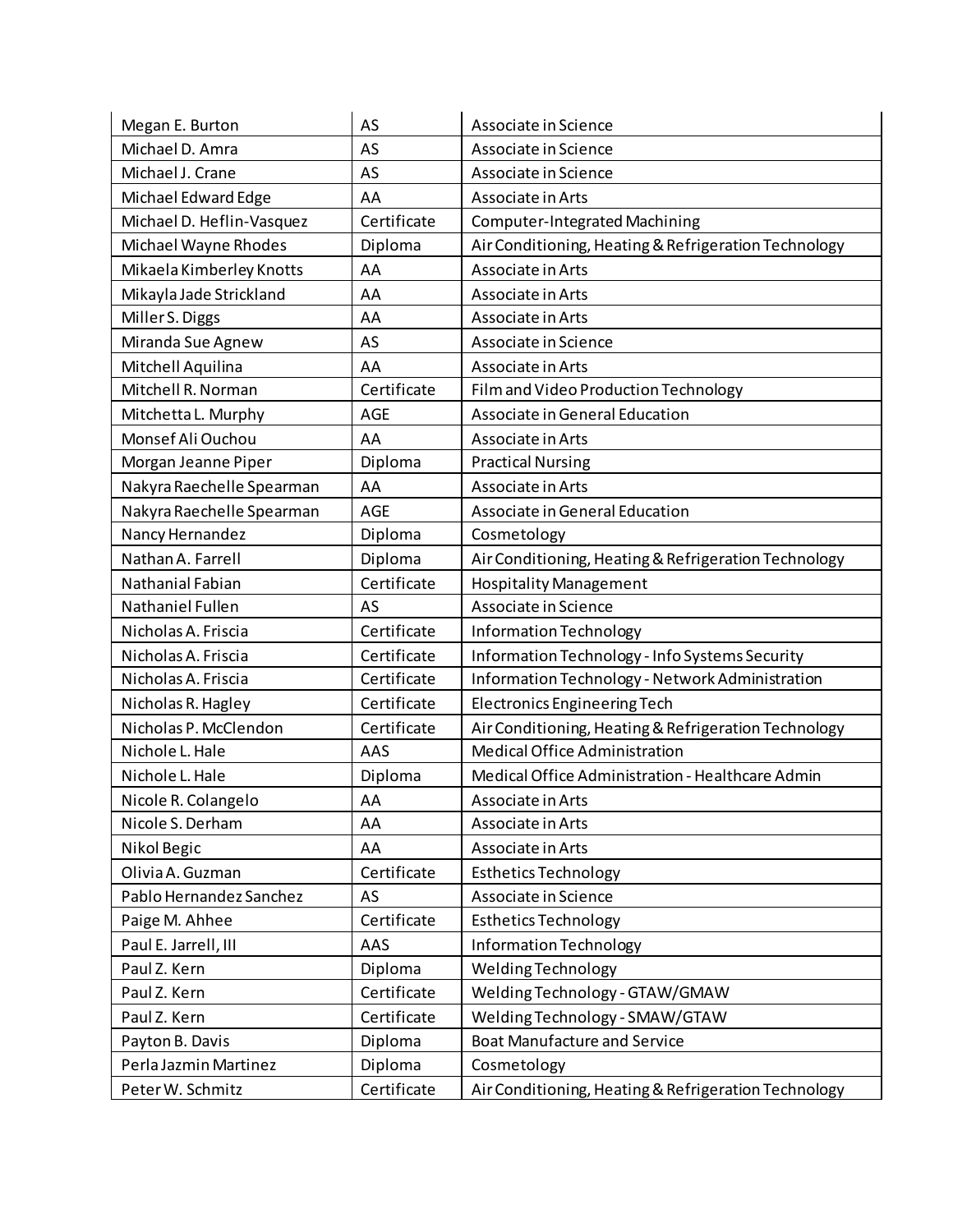| Quashona T. Hooper           | AA          | Associate in Arts                                    |
|------------------------------|-------------|------------------------------------------------------|
| Quate McKinzie               | AA          | Associate in Arts                                    |
| Quintin C. Hall              | AA          | Associate in Arts                                    |
| Rachel J. Godfrey            | AA          | Associate in Arts                                    |
| Rachel A. McLendon           | AAS         | Medical Office Administration                        |
| Rachel A. McLendon           | Diploma     | Medical Office Administration - Healthcare Admin     |
| Rachel A. McLendon           | Diploma     | Medical Office Administration-Med Coding & Billing   |
| Rachel L. Vogt               | Diploma     | <b>Practical Nursing</b>                             |
|                              |             | <b>Construction Management Technology - Framing</b>  |
| Randall M. Schindler         | Certificate | Certificate                                          |
| Rebecca Michelle Mandle      | Certificate | <b>Accounting - Applications</b>                     |
| Rebecca Michelle Mandle      | Certificate | Accounting and Finance Certificate                   |
| Rebecca R. Tulloch           | AGE         | Associate in General Education                       |
| Richard C. Cummings          | Certificate | <b>Electronics Engineering Tech</b>                  |
| Richard L. Hill              | Diploma     | <b>Practical Nursing</b>                             |
| Richard A. Lambert           | Certificate | Sustainability Technologies                          |
| Riley J. Villiger            | Certificate | Mechanical Engineering Technology                    |
| Robert A. Coppock            | Certificate | <b>Information Technology</b>                        |
| Robert G. Davis, Jr.         | Certificate | Automotive Customizing Technology                    |
| Robert J. Roth               | Certificate | Welding Technology - GTAW/GMAW                       |
| Robert J. Roth               | Certificate | Welding Technology - SMAW/GTAW                       |
| Robert M. Ward               | Certificate | Air Conditioning, Heating & Refrigeration Technology |
| Ronald A. Moore              | Certificate | Air Conditioning, Heating & Refrigeration Technology |
| Rosa Lee Brown               | AGE         | Associate in General Education                       |
| Rosalinda Galicia Buenrostro | AS          | Associate in Science                                 |
| Ryan G. Bilowus              | Certificate | <b>Computer-Integrated Machining</b>                 |
| Ryan Joseph Eavenson         | AE          | Associate in Engineering                             |
| Samantha Kay Rivenbark       | AA          | Associate in Arts                                    |
| Samuel Craig                 | AAS         | Information Technology                               |
| Samuel Craig                 | Certificate | <b>Information Technology</b>                        |
| Samuel Craig                 | Certificate | Information Technology - Software Development        |
| Samuel A. George             | Certificate | <b>Information Technology</b>                        |
| Samuel A. George             | Certificate | <b>Information Technology - Computer Forensics</b>   |
| Samuel A. George             | Certificate | Information Technology - Info Systems Security       |
| Samuel J. Spicer             | Diploma     | Air Conditioning, Heating & Refrigeration Technology |
| Samuel A. Starnes            | Certificate | Architectural Technology                             |
| Saoirse Riley Blair          | Diploma     | <b>Practical Nursing</b>                             |
| Sara A. Reiner               | Diploma     | <b>Pharmacy Technology</b>                           |
| Sara Kimberly Stafford       | Diploma     | <b>Practical Nursing</b>                             |
| Sarah L. Miller              | AA          | Associate in Arts                                    |
| Sarah Marie Tulloch          | AA          | Associate in Arts                                    |
| Sarra A. Sullivan            | AA          | Associate in Arts                                    |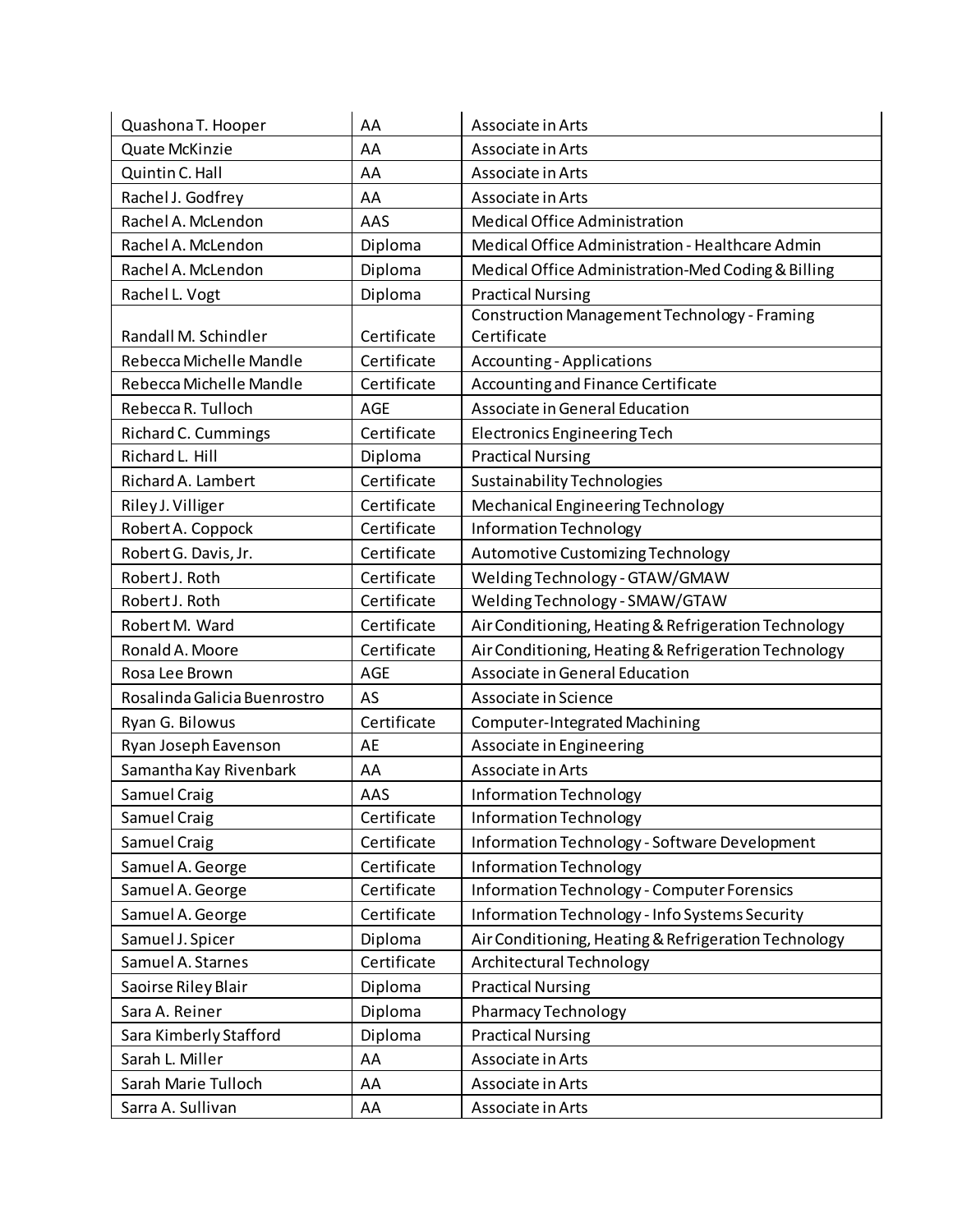| Saul A. Medina                   | Certificate | Architectural Technology                             |
|----------------------------------|-------------|------------------------------------------------------|
| Savannah Ashleigh Flinn          | <b>AGE</b>  | Associate in General Education                       |
| Savannah N. Turbeville           | Diploma     | <b>Practical Nursing</b>                             |
| Sean T. Crispi                   | AS          | Associate in Science                                 |
| Sean G. Diaz                     | Certificate | Automotive Systems Technology                        |
| Sean J. York                     | AA          | Associate in Arts                                    |
| Serena L. Unser                  | AAS         | Accounting                                           |
| Sergio R. Martinez Lara          | AAS         | Automotive Systems Technology                        |
| Seth M. Burgess                  | Certificate | Film and Video Production Technology                 |
| Seth M. Burgess                  | Diploma     | Film and Video Production Technology                 |
| Seth Andrew Kitts                | Diploma     | Welding Technology                                   |
| <b>Seth Andrew Kitts</b>         | Certificate | Welding Technology - GTAW/GMAW                       |
| <b>Seth Andrew Kitts</b>         | Certificate | Welding Technology - SMAW/GTAW                       |
| Shaheem C. Teachey               | Certificate | Air Conditioning, Heating & Refrigeration Technology |
| Shana M. Vick                    | Diploma     | <b>Pharmacy Technology</b>                           |
| Shane Horton                     | Diploma     | <b>Boat Manufacture and Service</b>                  |
| Shannon A. McCoy                 | AA          | Associate in Arts                                    |
| Shannon Marie O'Leary            | AS          | Associate in Science                                 |
| <b>Shantelle LaTrece Messick</b> | AAS         | <b>Business Administration</b>                       |
| Sharajha T. McQueen              | AS          | Associate in Science                                 |
| Sharon A. Rackley                | Certificate | <b>Esthetics Technology</b>                          |
| Shawn P Brown                    | AA          | Associate in Arts                                    |
| Shawn A. Hathaway                | Certificate | Diesel and Heavy Equipment Technology                |
| Shelby L. Cook                   | AA          | Associate in Arts                                    |
| Shelly L. Vasquez                | Diploma     | <b>Dental Assisting</b>                              |
| Sherin A. Sidberry               | AA          | Associate in Arts                                    |
| Shonda Alicia Anderson           | AAS         | Information Technology                               |
| Sierra S. Merritt                | Certificate | <b>Esthetics Technology</b>                          |
| Simon P. Daughtry                | Certificate | Computer-Integrated Machining                        |
| Skylar D. Perez                  | Certificate | Cosmetology                                          |
| Spencer L. Goodman               | AA          | Associate in Arts                                    |
| Stephanie J. Duke                | Certificate | Criminal Justice Technology                          |
| Stephanie Dawn Tremain           | AA          | Associate in Arts                                    |
| Stephen G. Pruitt                | Certificate | <b>Business Administration - Project Managment</b>   |
| Steven D. Economos               | AA          | Associate in Arts                                    |
| Steven P. Howard-Parrish         | Certificate | Information Technology                               |
| Summer N. Lambert                | Certificate | <b>Esthetics Technology</b>                          |
| Sydney B. Blackman               | Diploma     | <b>Dental Assisting</b>                              |
| Sydney N. Graham                 | AAS         | Film and Video Production Technology                 |
| Sydney Rae Harris                | Certificate | Cosmetology                                          |
| Sydney A. Hunt                   | AS          | Associate in Science                                 |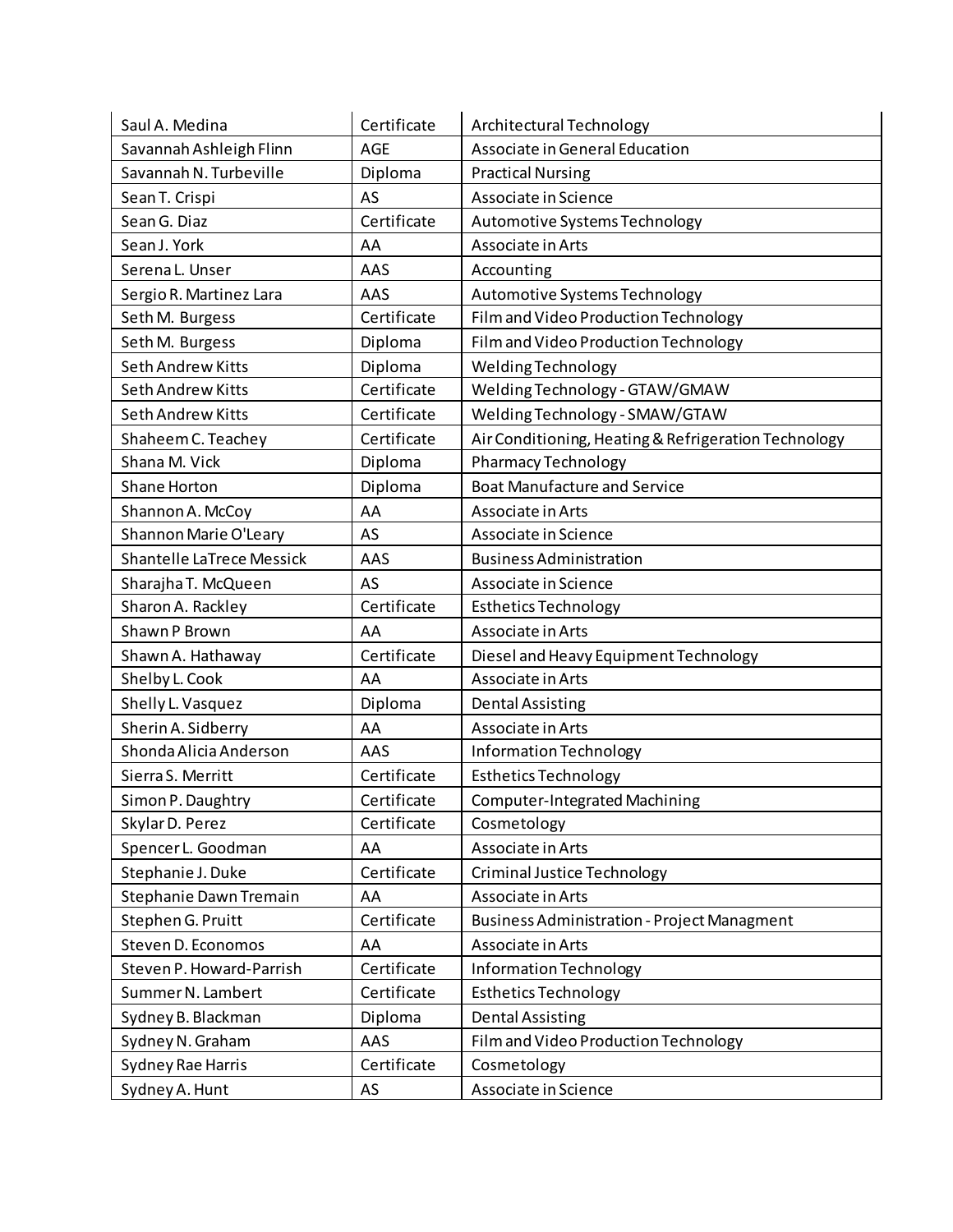| Sydney M. West              | Certificate | <b>Business Administration - Customer Service</b>    |
|-----------------------------|-------------|------------------------------------------------------|
| Tahira Y. Perry             | Diploma     | <b>Pharmacy Technology</b>                           |
| Taleeyah Perry              | AS          | Associate in Science                                 |
| Talia R. Hankins            | Certificate | <b>Esthetics Technology</b>                          |
| Tamara N. McMillian         | AAS         | <b>Business Administration</b>                       |
| Tamara N. McMillian         | Certificate | <b>Business Administration - Project Managment</b>   |
| Tamica L. McMillan          | Certificate | <b>Business Administration - Office Systems</b>      |
| <b>Tammy Brunner</b>        | Certificate | <b>Esthetics Technology</b>                          |
| <b>Tanner Pare</b>          | Certificate | Welding Technology - GTAW/GMAW                       |
| <b>Tanner Pare</b>          | Certificate | Welding Technology - SMAW/GTAW                       |
| Tate M. Henry               | Certificate | Welding Technology - GTAW/GMAW                       |
| Taylor S. Crawford          | Certificate | Architectural Technology                             |
| Taylor G. Freeman           | AA          | Associate in Arts                                    |
| Taylor M. Gainey            | Diploma     | <b>Dental Assisting</b>                              |
| Taylor J. Patch             | Certificate | <b>Information Technology</b>                        |
| Taylor J. Patch             | Certificate | Information Technology - Info Systems Security       |
| Taylor J. Patch             | Certificate | Information Technology - Network Administration      |
| Terrence E. Nobles, III     | AGE         | Associate in General Education                       |
| <b>Terri Renee Williams</b> | AS          | Associate in Science                                 |
| Thomas D. Johnson           | Certificate | Welding Technology - GTAW/GMAW                       |
| Thomas D. Johnson           | Certificate | Welding Technology - SMAW/GTAW                       |
| Thomas H. Montagno          | Certificate | Welding Technology - SMAW/GTAW                       |
| Thomas W. Morton            | Certificate | <b>Information Technology</b>                        |
| Thomas W. Morton            | Certificate | Information Technology - Computer Forensics          |
| Thomas W. Morton            | Certificate | Information Technology - Network Administration      |
| Tianna Lynn Boeckmann       | AS          | Associate in Science                                 |
| Tiffany G. Dyson            | Diploma     | <b>Dental Assisting</b>                              |
| Tiffany D. London           | AAS         | Information Technology                               |
| Timothy J. Michael          | Certificate | Film and Video Production Technology                 |
| Timothy J. Michael          | Diploma     | Film and Video Production Technology                 |
| Traci K. Johnson            | Certificate | <b>Esthetics Technology</b>                          |
| Travis John Lamm            | Diploma     | <b>Practical Nursing</b>                             |
| <b>Travis Wicks</b>         | Certificate | Information Technology                               |
| <b>Tres Warren Harris</b>   | AS          | Associate in Science                                 |
| Trey V. Harris              | AA          | Associate in Arts                                    |
| Tucker D. Kornegay          | Diploma     | <b>Practical Nursing</b>                             |
| <b>Tyler Renae Barbour</b>  | AA          | Associate in Arts                                    |
| Vanessa Parada Romero       | AS          | Associate in Science                                 |
| Victor Smyrnow              | Certificate | Air Conditioning, Heating & Refrigeration Technology |
| Victoria L. Bishop          | AAS         | Interior Design                                      |
| Victoria A. Elder           | AS          | Associate in Science                                 |